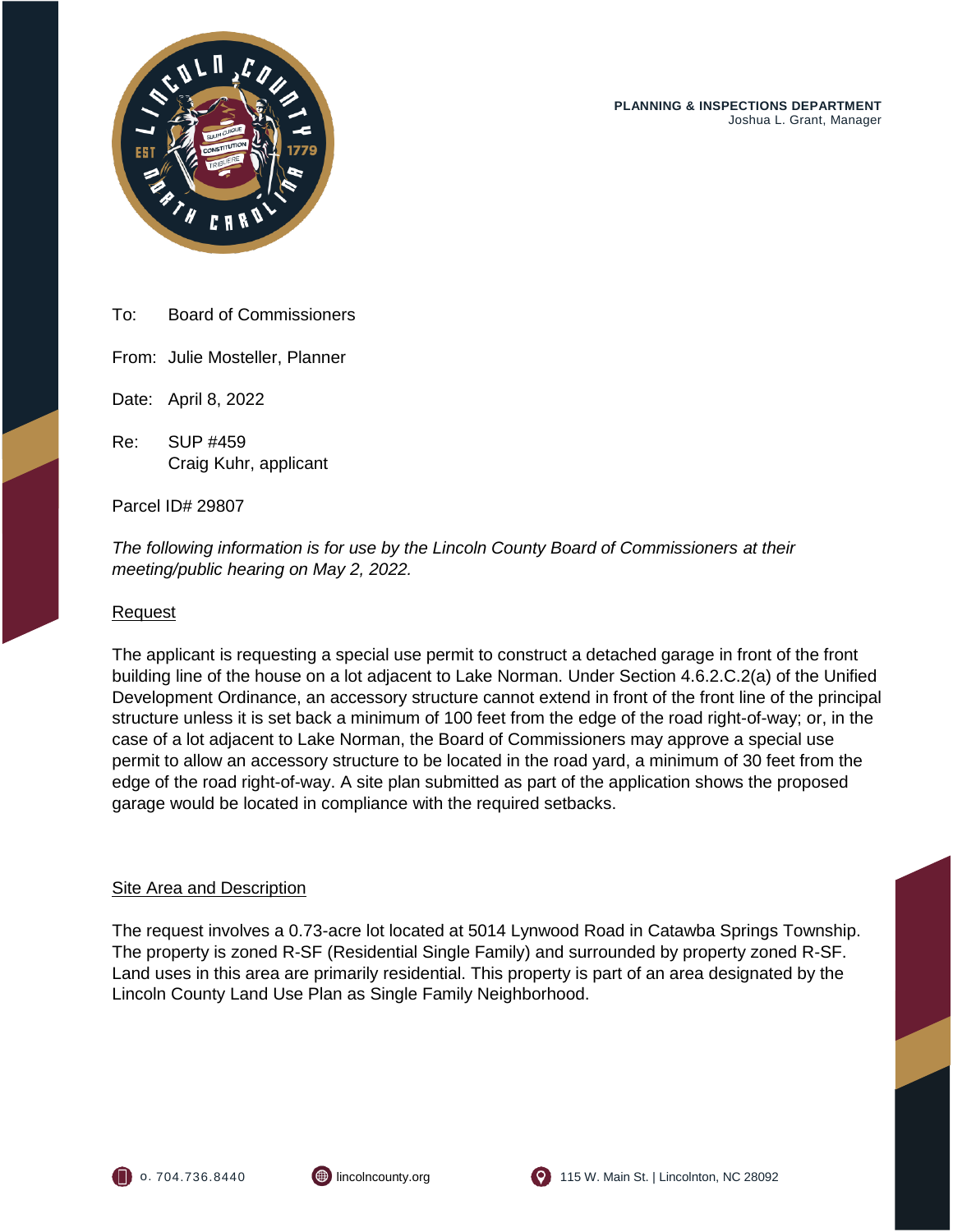

**Special Use Permit Application**<br>Lincoln County Planning and Inspections Department<br>Zoning Administrator<br>115 W. Main St., Lincolnton, NC 28092<br>Phone: (704) 736-8440 Fax: (704) 732-9010

| <b>PART I</b><br>Applicant Name $\mathcal{L}_{L$ ARK $K$ uHR                                                                                             |
|----------------------------------------------------------------------------------------------------------------------------------------------------------|
| Applicant Address 4804 Poplan GROVE DR 28269                                                                                                             |
| Applicant Phone Number 7049047165                                                                                                                        |
| Property Owner Name ERIN COLA CURCIO                                                                                                                     |
| Property Owner Address 13014 MAY RIVEK Lane 56278                                                                                                        |
| Property Owner Phone Number 704 2580296                                                                                                                  |
| <b>PART II</b><br>Property Location 5014 Lynwood Rd Sherilbroad                                                                                          |
|                                                                                                                                                          |
| Parcel # (5 digits) $2.9867$ Deed Book(s) Page(s)                                                                                                        |
| PART III<br><b>Existing Zoning District</b>                                                                                                              |
| Briefly describe how the property is being used and any existing structures.<br>RESIDENTIAL NO EXISTING STRUCTURES                                       |
| Briefly explain the proposed use and/or structure which would require a Special Use<br>Permit.<br>Femm.<br>ALLOWING GARAGE TO PROJECT CLOSER             |
| <b>APPLICATION FEE (less than 2 acres \$250, 2+ acres \$500)</b><br><u>MUST BE RECEIVED BEFORE PROCESSING.</u>                                           |
| I herply certify that all knowledge of the information provided for this application and attachments is true and correct<br>to the rest of my knowledge. |

Applicant's Signature

 $\frac{1}{2}$  /22  $\overline{\mathcal{Z}}$ Date .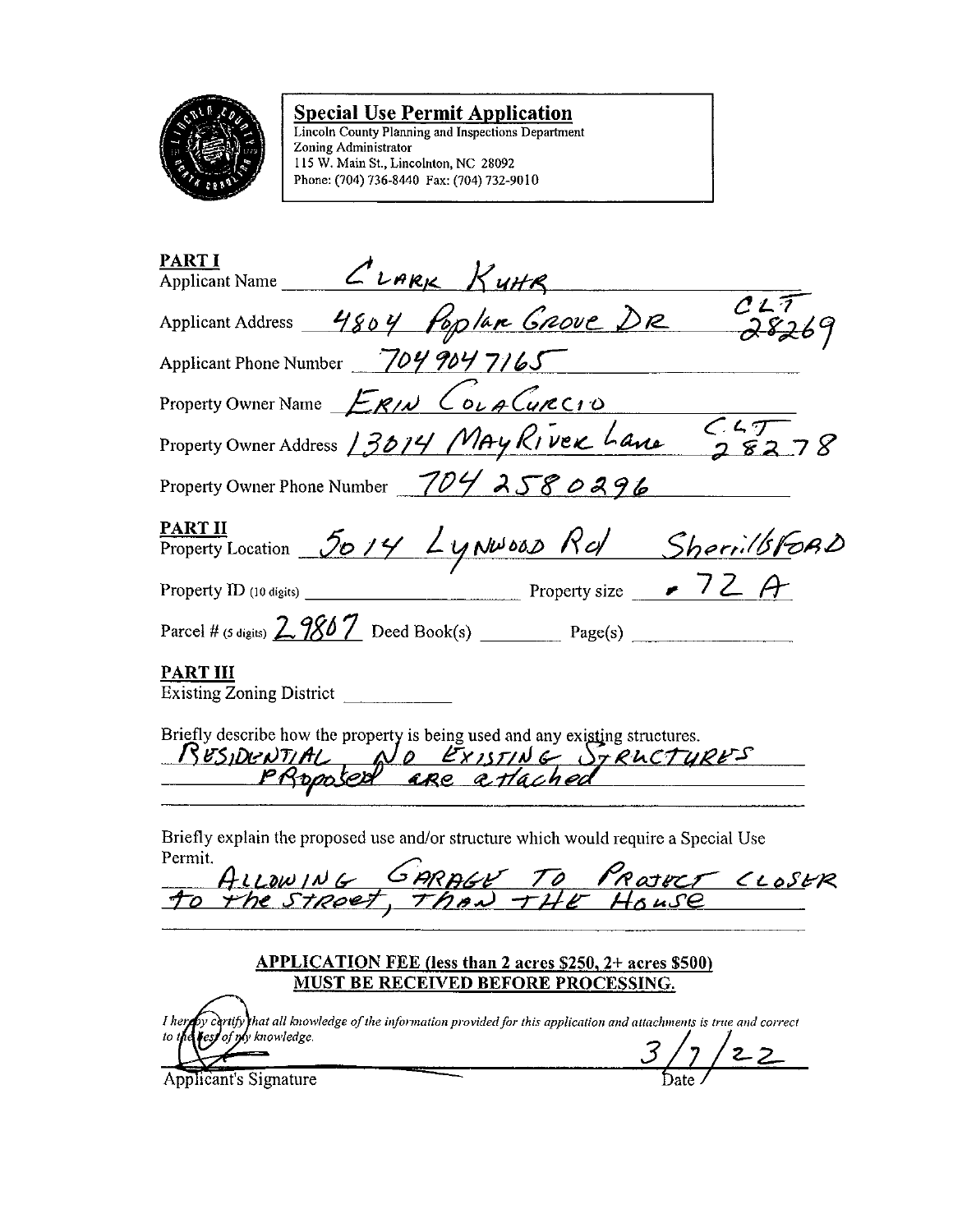Application # SUP 459\_\_\_\_\_\_\_\_\_\_\_\_\_\_\_\_\_\_ Date \_\_\_\_\_\_4-8-22\_\_\_\_\_\_

Applicant's Name Clark Kuhr\_\_

Applicant's Address 4804 Poplar Grove Dr, Charlotte, NC 28269 \_\_\_\_\_\_\_\_

Property Location \_\_\_\_\_5014 Lynwood Rd Sherrills Ford Existing Zoning \_\_\_R-SF\_\_

Proposed Special Use \_\_\_accessory building in road yard of house on the lake

# **PROPOSED FINDINGS OF FACT**

1. The use will not materially endanger the public health or safety if located where proposed and developed according to plan. YES\_\_\_\_\_\_\_\_X\_\_\_\_\_\_\_\_\_\_\_ NO\_\_\_\_\_\_\_\_\_\_\_\_\_\_\_\_\_\_\_\_

FACTUAL REASONS CITED:

This use will not materially endanger the public health and safety because it is a garage for personal use at the residence.

2. The use meets all required conditions and specifications. YES \_\_\_\_\_\_\_X\_\_\_\_ NO \_\_\_\_\_\_\_\_\_\_\_\_\_\_\_\_\_

FACTUAL REASONS CITED:

The use will meet all required conditions and specifications such as the setbacks as shown on the site plan.

3. The use will not substantially injure the value of adjoining or abutting property unless the use is a public necessity. YES \_\_\_\_\_\_\_X\_\_\_\_\_\_\_\_\_\_ NO \_\_\_\_\_\_\_\_\_\_\_\_\_\_\_\_\_

FACTUAL REASONS CITED:

This use is very much in keeping with the feel of the street and therefore would not affect adjoining property.

4. The location and character of use, if developed according to the plan as submitted and approved, will be in harmony with the area in which it is to be located and will be in general conformity with the Land Use Plan for the area in question. YES  $\frac{X}{X}$  NO  $\frac{X}{X}$ 

FACTUAL REASONS CITED:

Several other homes on this street have accessory buildings in the road yard. Because of this, it is in harmony with the area.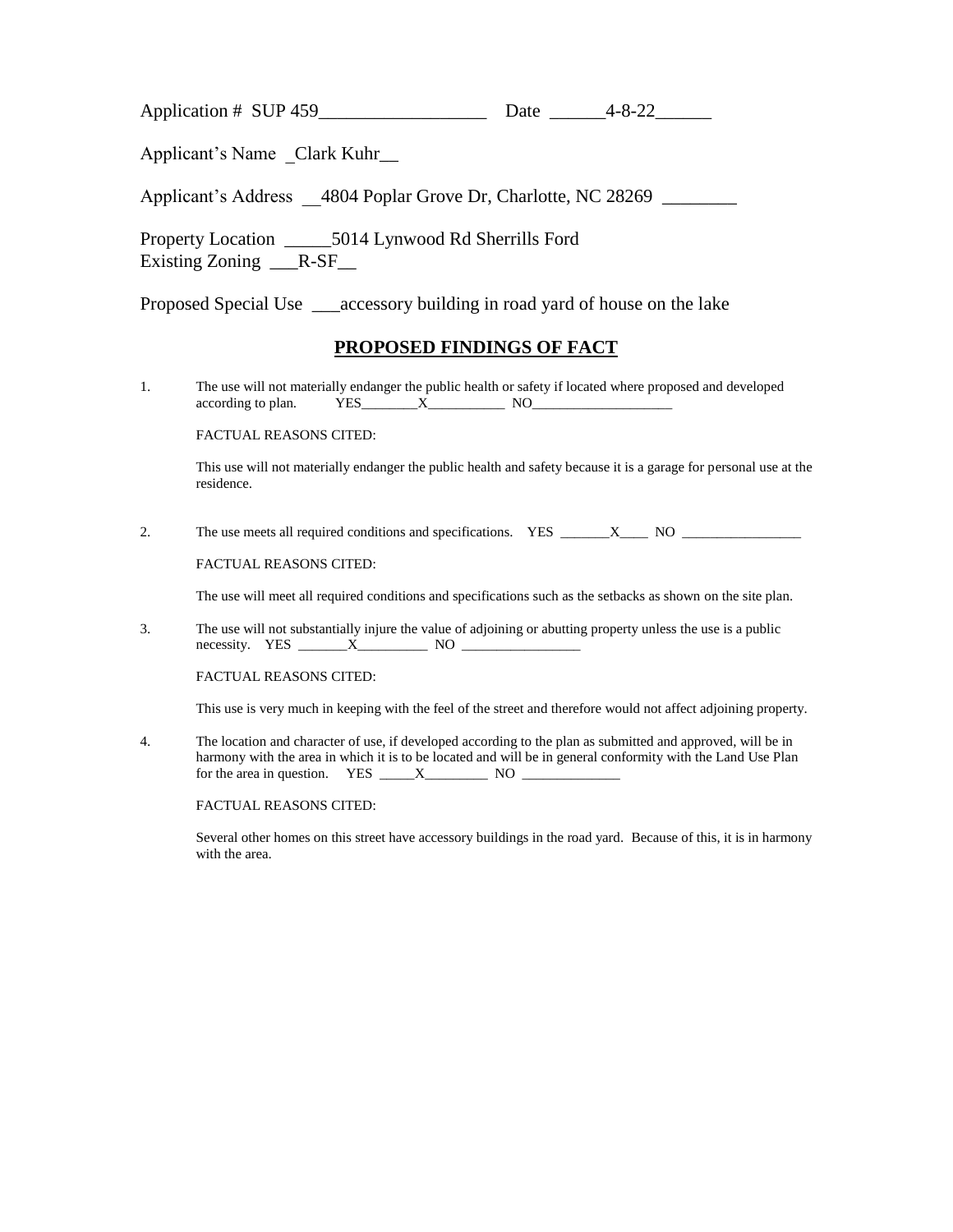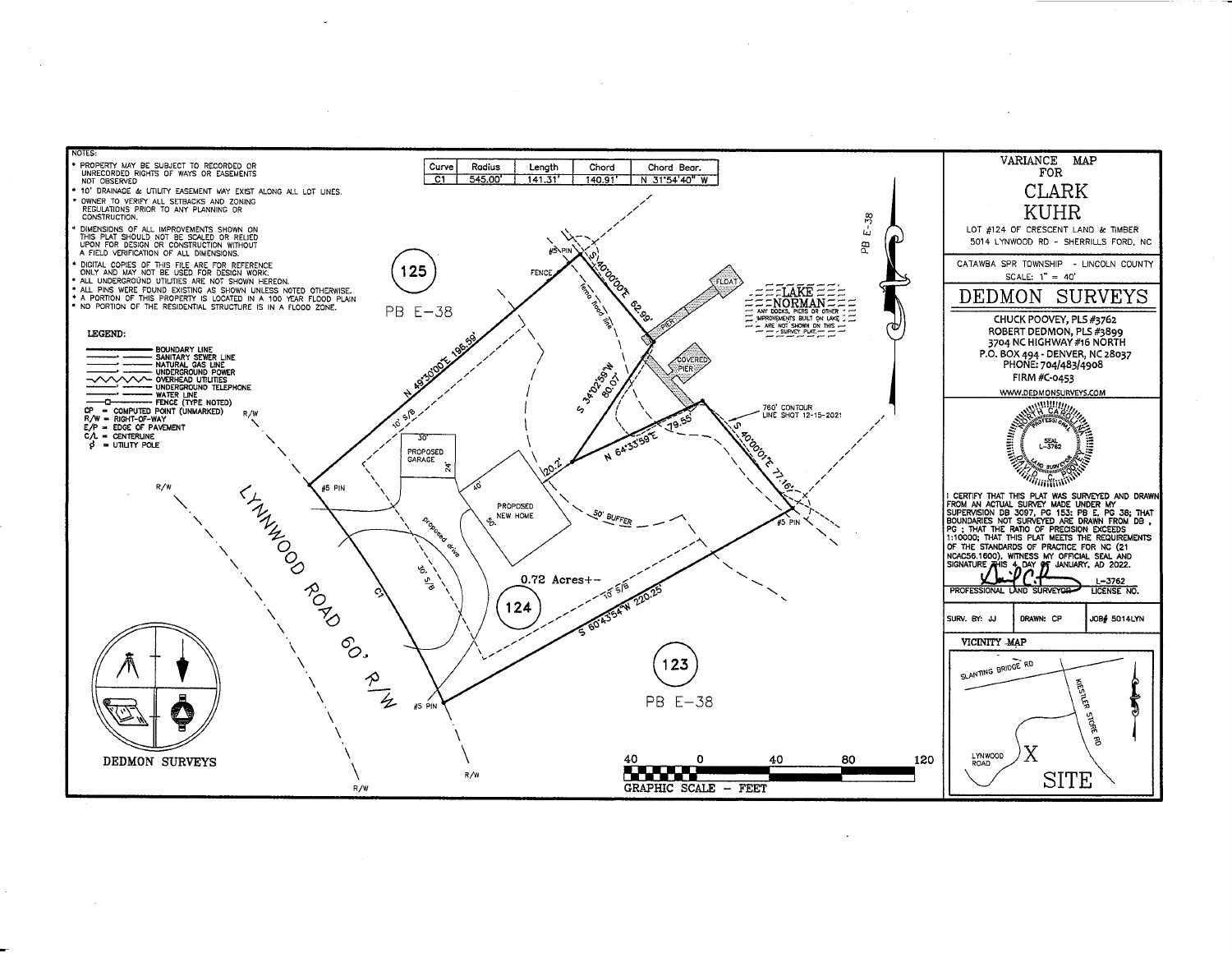